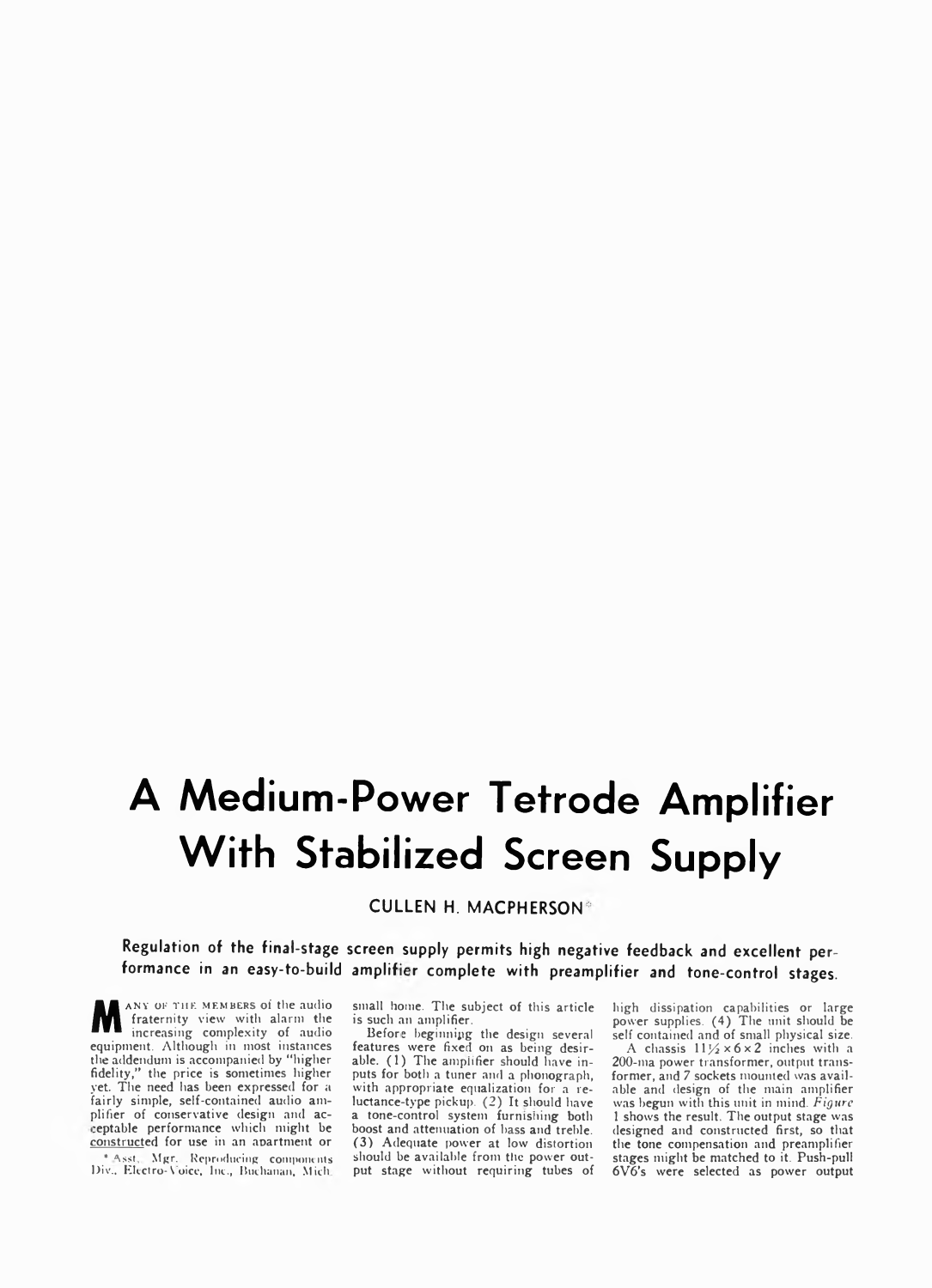tubes because of their relatively high efficiency and modest driver requirements. The 6V6's were fed from a cathodyne phase splitter which was coupled to a 6SJ7 voltage-amplifier stage. By using direct coupling between voltage amplifier and phase splitter the number of capacitors in the feed-back loop was reduced to one and the phase shift introduced by it was partially compensated for by the insertion of an R-C network between the grid of the phase splitter and ground.

It will be noted in *Fig.* 1 that the second triode of the 6SN7 is employed as a voltage regulator for the screens of the 6V6's. Deriving the screen potential from a source of low impedance such as this results in lower distortion, greater stability at peak power operation, and allows the use of more feedback around the output stage. The residual ripple present at the cathode of the voltage regulator is effectively filtered by the use of a  $1-\mu f$  paper capacitor.

Since unbalance current flowing through the output transformer would cause loss of power handling capability at low frequency, steps were taken to balance the last stage. Pairs of 6V6's were selected with transconductance matched within 5 per cent. Their grids were then tied together and a 60-cps signal introduced to the grid circuit from the heater bus. Adjustment of the 150 ohm balancing potentiometer to the point producing minimum 60-cps output balances the stage dynamically.

*Figures* 3 and 4 show how the com ponents were mounted on the existing chassis. Tins makes a compact and convenient arrangement, but other constructors will, of course, do as well with other arrangements.

## The Preamplifier

The method of bass and treble control employed in the preamplifier, *Fig 2* was selected because it required only two shielded leads from the amplifier proper to the treble, bass, and volume controls. Such a configuration allows simplicity of both electrical and physical arrangement. Placement of a variable



Fig. 1. The main amplifier. Half of a 6SN7-GT is used as a screen-voltage regulator. The 6SJ7 voltage amplifier and the phase splitter are direct-coupled.



Fig. 2. The preamplifier provides for both magnetic phonograph pickup and tuner. The 6SJ7 is a phonograph preamplification stage with a simple feedback loop for bass equalization. The tone control is a single-shaft affair a center " flat" position and treble and bass boosts at the two ends of rotation.



Fig. 3 (left). The entire omplifier, including preomplifier, is on o single chossis with the power supply. Fig. 4 (right). The underside view shows that the space is well utilized.